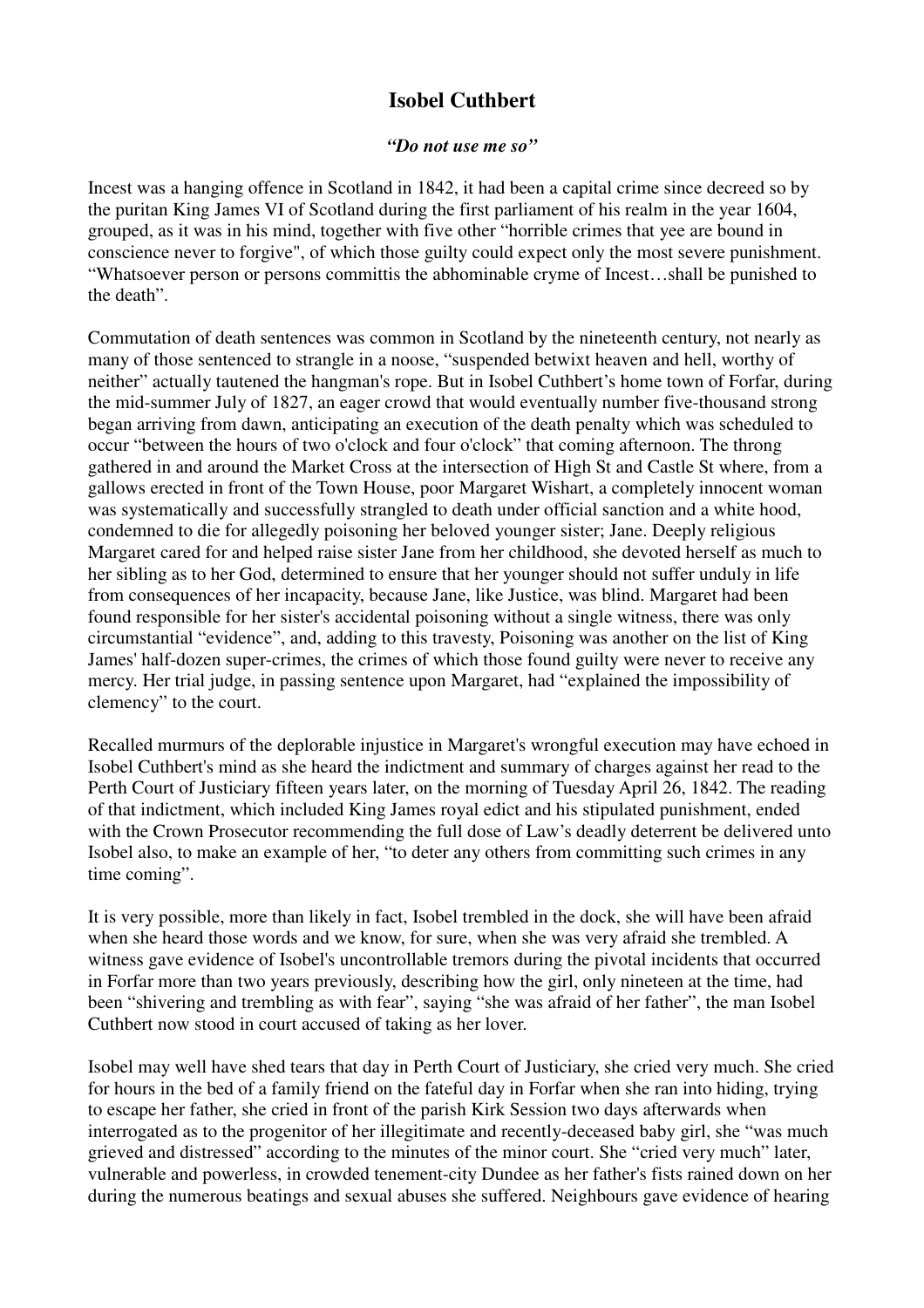many disturbing things during the frequent "quarrels" which took place in the house of Cuthbert, they heard her pleading "Do not use me so", they heard her "call out for assistance" when assaulted by her father but cries that so easily pierced tenement walls failed to prick a single conscience, not one person ever answered the young woman's calls for help, they knew the familiar shouts and thuds of Isobel's battery would eventually run down to mere sobbing, then silence, just as her father demanded: "I could never make out anything he said, farther than commanding her to be quiet". Such was domestic bliss within the thin walls of the one-room tenement prison cell that was her father's house; "he sometimes locked her in and took away the key with him", "he never allowed her to leave", "she never went from the house, excepting one Sunday when she told me she had been to church, I heard her father beating her when she came home on that occasion". She cried more, she "cried repeatedly", "her father was violent, and it was ill to live with him". Her life, up until that day in the dock, had been a reign of tears.

Isobel had known kindness and love, trust and safety, but not under her father's roof. She loved and trusted her aunt Helen, her mother's sister, and she received the loving care and sustenance of the "Widow Orquehart", the woman charged with raising Isobel after her natural mother, Ann Boath, died whilst Isobel was in her early infancy. For five long years the good Widow raised the motherless child and of all the nine children her father was to produce in his lifetime it was Isobel alone who survived to adulthood, a fact which begs more than mere coincidence.

Reclaimed by her father at the age of five, we know little of Isobel's life until she became stepdaughter to Cecilia Thornton in marriage to her father, William Cuthbert, in 1827. Isobel would gain a step-sister and step-brother from this union, and then lose them as both succumbed to the misery, disease and poverty of marginal life on the fringes of rural Scotland during the early 1830's, her father's trade and income fell into decline under the onslaught of mechanisation in the textile industries, the rise of machines was destined to eradicate the craft of hand-weaving which was William's occupation. Eventually Cecelia was to fold into the grave also, reducing family Cuthbert back to where it had started, approximately fourteen years before, just father and daughter.

Closing the curtain on any hope of a normal family life and ushering in the darkness, William Cuthbert now dropped his moral torch and instead lit a flame for his teen-aged daughter. There would come years of distress and abuse, a perpetual nightmare of manipulation and molestation from the mid eighteen-thirties until Isobel's arrest at the age of twenty-one in the dawn of the following decade.

Some crimes, especially sexual crimes, are so loathsome, so saturated in vileness and heavy with infamy the sheer weight of their awfulness suppresses victim's willingness to come forward and ask for help, shrouding the speechless victims in fear, misplaced guilt and shame like a huge heavy blanket under which they cry alone until they find motivation in desperation, in terror, or in anger to eventually confront the perpetrators or attempt to escape them. Isobel Cuthbert's bolt for freedom from abuse occurred on January 11<sup>th</sup> 1840, it was to become the most significant day in her life.

Rumour had been rife in Forfar when Isobel fell pregnant at the age of eighteen and townspeople privately suspected her father, but the implications of the gossip were so inconceivable, so monstrous, almost everybody was prepared to accept her explanation of a rendezvous, a rollick, with an itinerant Irish labourer as the explanation behind her mysterious motherhood because it eased their troubled minds. Reverend James Strachan, the head of the local sub-parish, was concerned and deeply suspicious when questioning his distraught young parishioner about why she was so frightened of her father on the day she ran from him, Isobel had already explained how he had threatened to kill her when the Reverend asked if, in light of the rumour, "she was afraid of her father doing any thing else to her". We don't know what it was the man of the church saw in Isobel's tear-burned hazel eyes, or heard in the quiver of her voice, possibly he glimpsed a grimace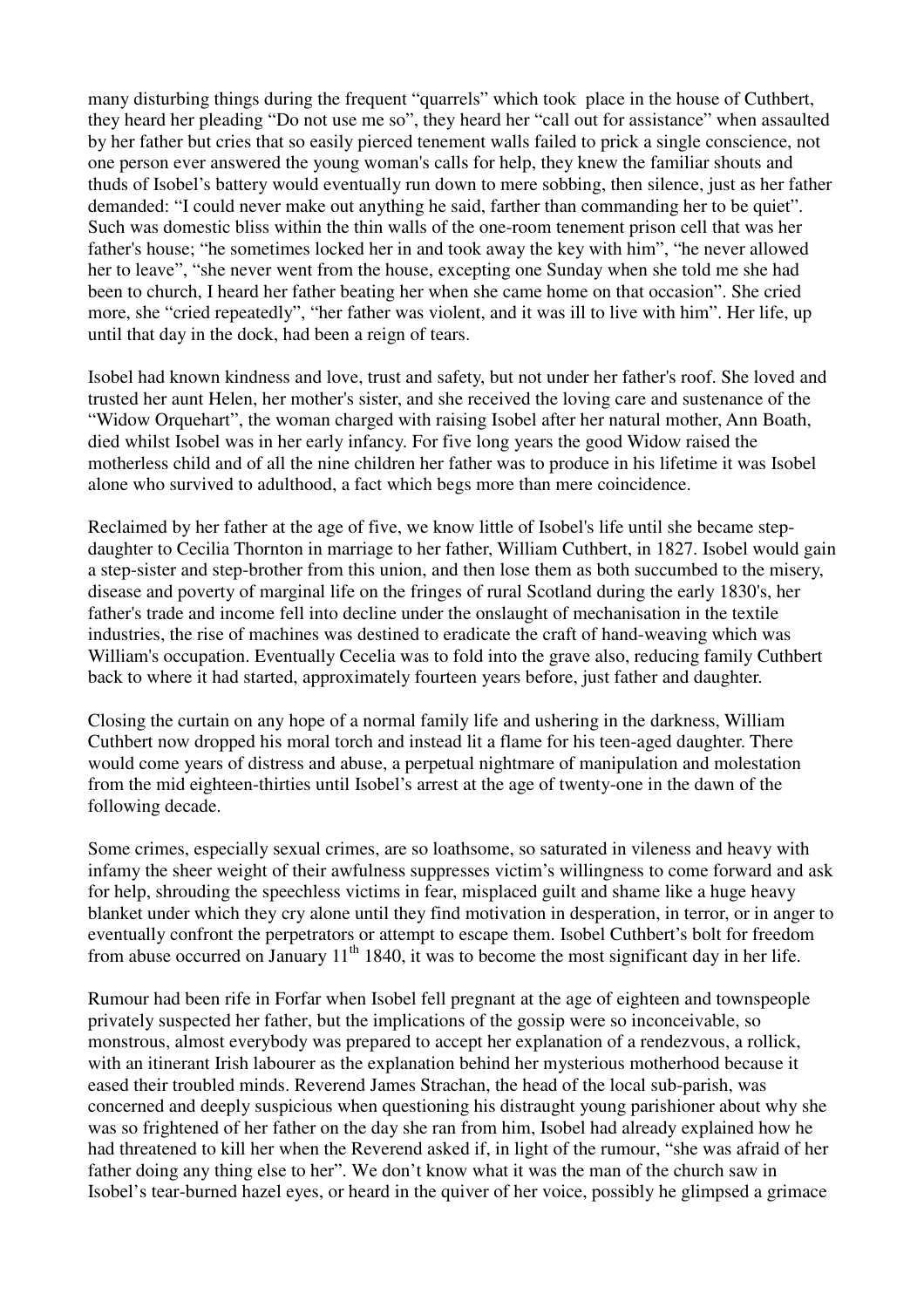creasing her lightly-freckled face, maybe she lowered her head and bunched her mousy brown hair tightly in her hands as she replied "No, it is not about that" to his question, but he was far from convinced of the truthfulness of her answer, and would recommend she take a "decent girl" or woman home with her to share her bed at night, a witness and protector, if that was necessary to persuade her to return to her father's house. The implications of the good Reverend's offer were only too obvious to Isobel's uncle, William Boath, "Mr Strachan did not say that Cuthbert had made any confession to him of having intercourse with his daughter, but from the rumours I had heard I concluded when Mr Strachan spoke of Isobel Cuthbert taking a girl to sleep with her that he referred to that rumour", while family friend, Ann Ellas, was much more direct "I had no doubt that Cuthbert had had criminal intercourse with his daughter and I was not altogether satisfied that the daughter should be allowed to go back again to his house under any circumstances". Isobel's Aunt Helen, the closest woman to her mother, "was much grieved at the recommendation given by Mr Strachan to Isobel Cuthbert to go back to her father's house", "I did not believe that Isobel should be anywhere near her father at all".

Reverend Strachan's superior, William Clugston, as equally forthright a man as compassionate, would have nothing of Strachan's assurances about Isobel's safety upon learning she had run from her father but had since been persuaded to reunite under his roof protected, as she was, only by William Cuthbert's promise "never to lay hands on his daughter again". Clugston determined to get to the truth of the rumour and expose William Cuthbert's evil, forcing the matter before a Kirk Session, the parish court, and within days charges were being considered.

In the following week Isobel did the inexplicable, assuring authorities of her culpability as "art and part" in mutual crime; she fled Forfar with her father. She became a fugitive, leaving family, familiarity and innocence behind her, never, ever, to be regained. To run from authorities in the face of an investigation was proof-positive of a guilty conscience, as far as they were concerned. When the two stepped away from Forfar, probably in the very early morning hours of the third Saturday in January 1840, they turned right down Dundee Loan as the city of that name, fourteen miles away, was their destination, but Isobel may as well have kept walking, if she could, all the way to the penal colonies of Australia.

We will never know precisely how Isobel was coerced to run with her father, although we can be certain her impetus was an overwhelming fear, not a fear of charges, she had family and church support and until that moment had been seen as an innocent party, but fear of her father's threats which had been steadily escalating, and would escalate further. Whatever he threatened to do to her, or to himself, to intimidate her, to force her to join him on the run must have been truly terrifying in her mind and the prospect of him carrying out his threats utterly excruciating for her, and just as real.

Dundee was dirty and overcrowded, unemployment was rife, poor Irish families and Scottish highlanders displaced or cleared from their traditional land arrived in the city to eke out an existence, hoping to find work in the burgeoning jute trade, contributing to over-capacity. The burgh held triple the number of souls by 1840 than it housed just twenty years before. But Dundee thus had an attraction for William Cuthbert; anonymity, it would not be easy for the Sherriff of Forfar to find him there.

For Isobel Cuthbert, Dundee's poor district of Hawk Hill was Hell Hill. Dependant, afraid and isolated, "he seemed to herd her constantly, and prevent her from speaking to anyone", her father preyed on her relentlessly for the next eighteen months, but over this period she grew in fortitude, fuelled by anger, she found more fight in her than she had ever known and when her father demanded she run with him again, that authority was closing in on the fugitives and arrest was imminent by early October 1841, she was completely unafraid of him, unbowed by his violence,